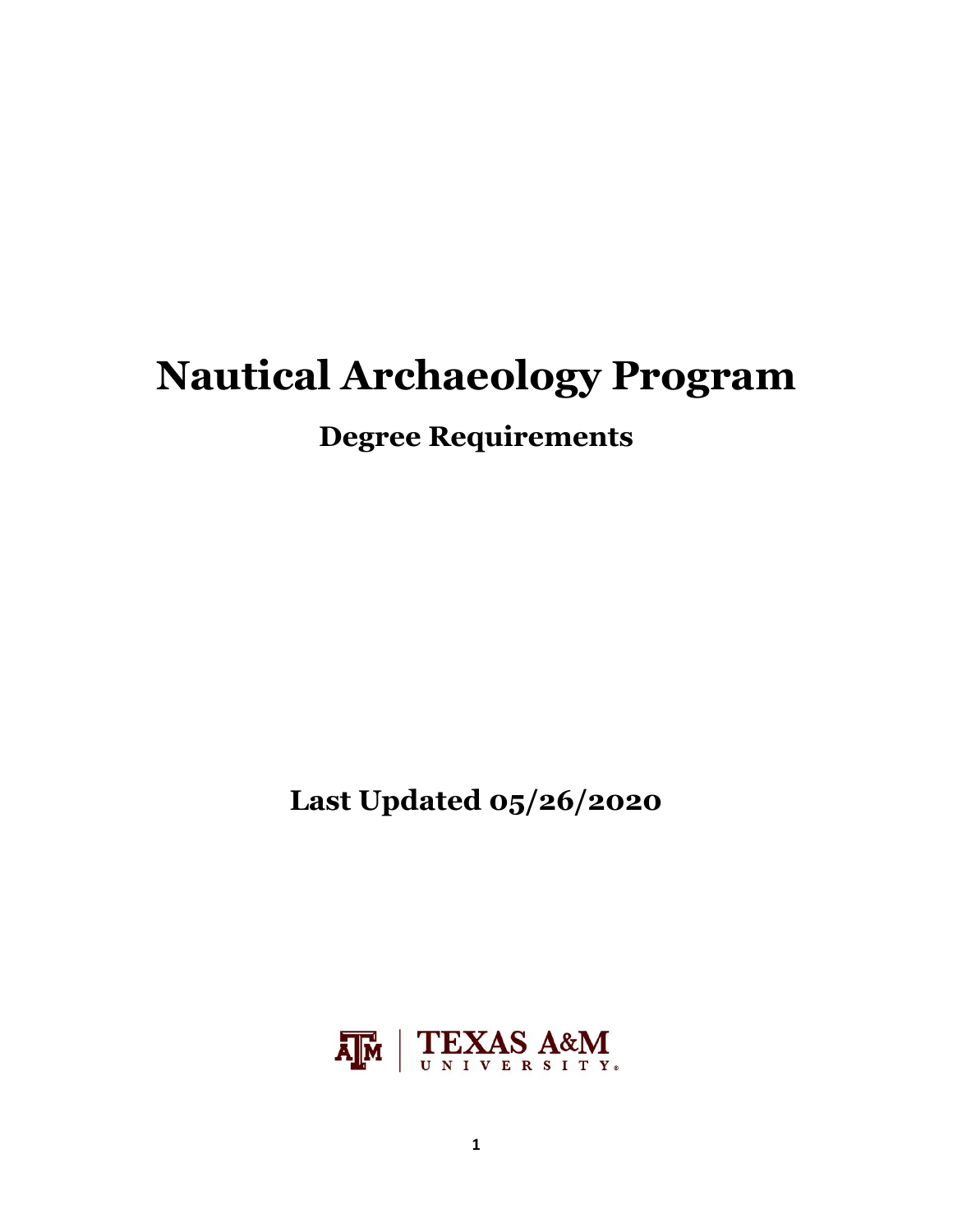## **Nautical Archaeology Program Degree Requirements**

## **Mission Statement**

The Nautical Archaeology Program (NAP) mission is to acquire and disseminate knowledge about seafaring and maritime activity through time.

## **Faculty**

The seven NAP faculty are: [Deborah Carlson,](http://nautarch.tamu.edu/academic/FACULTY/carlson.shtml) [Kevin Crisman,](http://nautarch.tamu.edu/academic/FACULTY/crisman.htm) [Christopher Dostal,](http://nautarch.tamu.edu/academic/FACULTY/dostal.htm) [Donny L.](http://nautarch.tamu.edu/academic/FACULTY/hamilton.htm)  [Hamilton,](http://nautarch.tamu.edu/academic/FACULTY/hamilton.htm) [Cemal Pulak,](http://nautarch.tamu.edu/academic/FACULTY/pulak.shtml) [Filipe Vieira de Castro](http://nautarch.tamu.edu/academic/FACULTY/castro.shtml) and [Shelley Wachsmann.](http://nautarch.tamu.edu/academic/FACULTY/wachsmann.shtml) Other professors in the Department of Anthropology work regularly with NAP faculty and students, and serve on graduate committees. NAP is part of the Anthropology Department at Texas A&M University (TAMU) specializes in training graduate students in the archaeology and history of ships and seafaring. Courses focus primarily, although not exclusively, on maritime activity in the ancient Mediterranean and medieval Europe, as well as world-wide seafaring in the historic period. The seven faculty members of NAP are united in their scientific approach and share common interests in the following four themes:

## **I. Ship Construction**

Focuses on the evolution of wooden-planked water transport including the development of building techniques and the underlying philosophies guiding design and construction practices. All time periods, including ancient, medieval, and early modern, are topics of study. **Professors:** Castro, Crisman, Dostal, Pulak

**Emphases**: Development of technology over time; Transfer of technology

### **II. Old World Seafaring**

Covers seafaring in the Mediterranean and Black Sea from the earliest evidence of maritime activity to the end of the medieval period (circa A.D. 1450).

**Professors:** Carlson, Pulak, Wachsmann

**Emphases**: Material culture analyses; Trade, commerce and economy; Subsistence and diet; Environmental reconstruction; Iconography of Ships; Ancient Technology; Textual Evidence of Seafaring; Naval Warfare

## **III. World Seafaring**

Covers the half-millennium from the Age of Exploration to the present, with an emphasis on the post-1500 spread of Western European culture and seafaring practices around the globe. Maritime activity in the western hemisphere is a major area of concentration, particularly in the North American lakes and rivers, the Gulf Coast, and the Caribbean Sea.

**Professors:** Castro, Crisman, Dostal, Hamilton

**Emphases:** Shipboard life; Seafaring technology; Social organization; Subsistence and diet;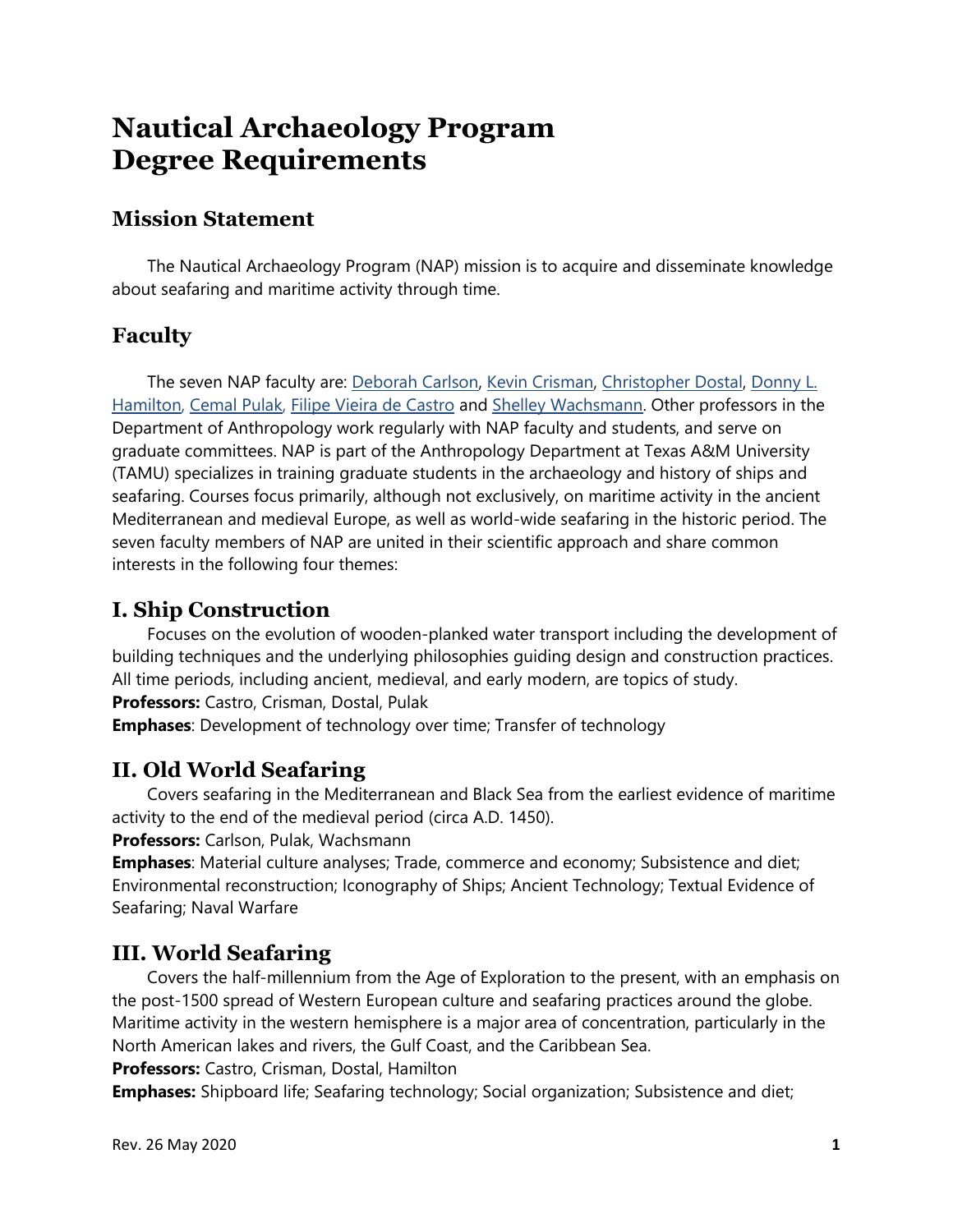Material culture analyses; Trade, commerce and economy; Culture change; Cognitive archaeology; Role of ships in warfare

#### **IV. Conservation and Recording of Archaeological Material**

Emphasizes the stabilization of archaeologically-recovered objects, particularly from underwater sites.

#### **Professors**: Dostal, Hamilton

**Emphases**: Development of new conservation technologies; Scientific application of new conservation techniques; Recording of archaeological data; 3-D scanning; material analysis

Within these four broad areas of study, some faculty members focus on the seafaring of different time periods and cultures. Knowledge of different ship construction techniques, maritime technologies, economics, iconography, archival sources, as well as the use of photography and 3-D visualization all play a role in interpreting the past.

Our faculty and students direct and participate in projects around the world including many in Mediterranean countries, Africa, eastern Asia, northern Europe and the Americas. NAP students work in the field as well as in the classroom and are encouraged to pursue individual projects that will help define nautical archaeology's future.

#### **Affiliated Centers, Resources, and Facilities**

Our interdisciplinary, scientific approach to nautical archaeology is coordinated with the [Center for Maritime Archaeology and Conservation \(CMAC\)](http://nautarch.tamu.edu/cmac/) and the [Institute of Nautical](https://nauticalarch.org/)  [Archaeology \(INA\).](https://nauticalarch.org/) Each brings a variety of resources and strengths that can be utilized for field projects, laboratory studies, and archival research. In addition, the vast research and scientific resources of TAMU, one of the major research universities in the United States, add immeasurably to the program's mission.

[Center for Maritime Archaeology and Conservation](http://nautarch.tamu.edu/cmac/) Laboratories

[Old World Laboratory](http://nautarch.tamu.edu/oldworld/) [World Seafaring Laboratory](http://nautarch.tamu.edu/newworld/) [Steffy Ship Reconstruction Laboratory](http://nautarch.tamu.edu/shiplab/) [Ship Model Laboratory](http://nautarch.tamu.edu/model/) [Analytical Archaeology Laboratory](http://nautarch.tamu.edu/cmac/AAL/index.html) [Conservation Research Laboratory](http://nautarch.tamu.edu/CRL/)

Additional support is provided by [Helen Dewolf,](http://nautarch.tamu.edu/CRL/About/dewolf.html) Glenn Grieco, [James Jobling,](http://nautarch.tamu.edu/CRL/About/jobling.html) Peter Fix, John Hamilton, Karen Martindale, and other CMAC staff.

#### **[Institute of Nautical Archaeology](http://nauticalarch.org/) (INA)**

INA is a 501(c)3 non-profit research organization founded in 1972 by Dr. George F. Bass. In 1976, INA moved to TAMU and NAP was established as an independent academic, graduate program. In the early 1990s, financial gifts made by INA Directors and matched by TAMU led to the establishment of eight NAP faculty endowments and two NAP graduate student scholarships. Many NAP faculty are INA officers.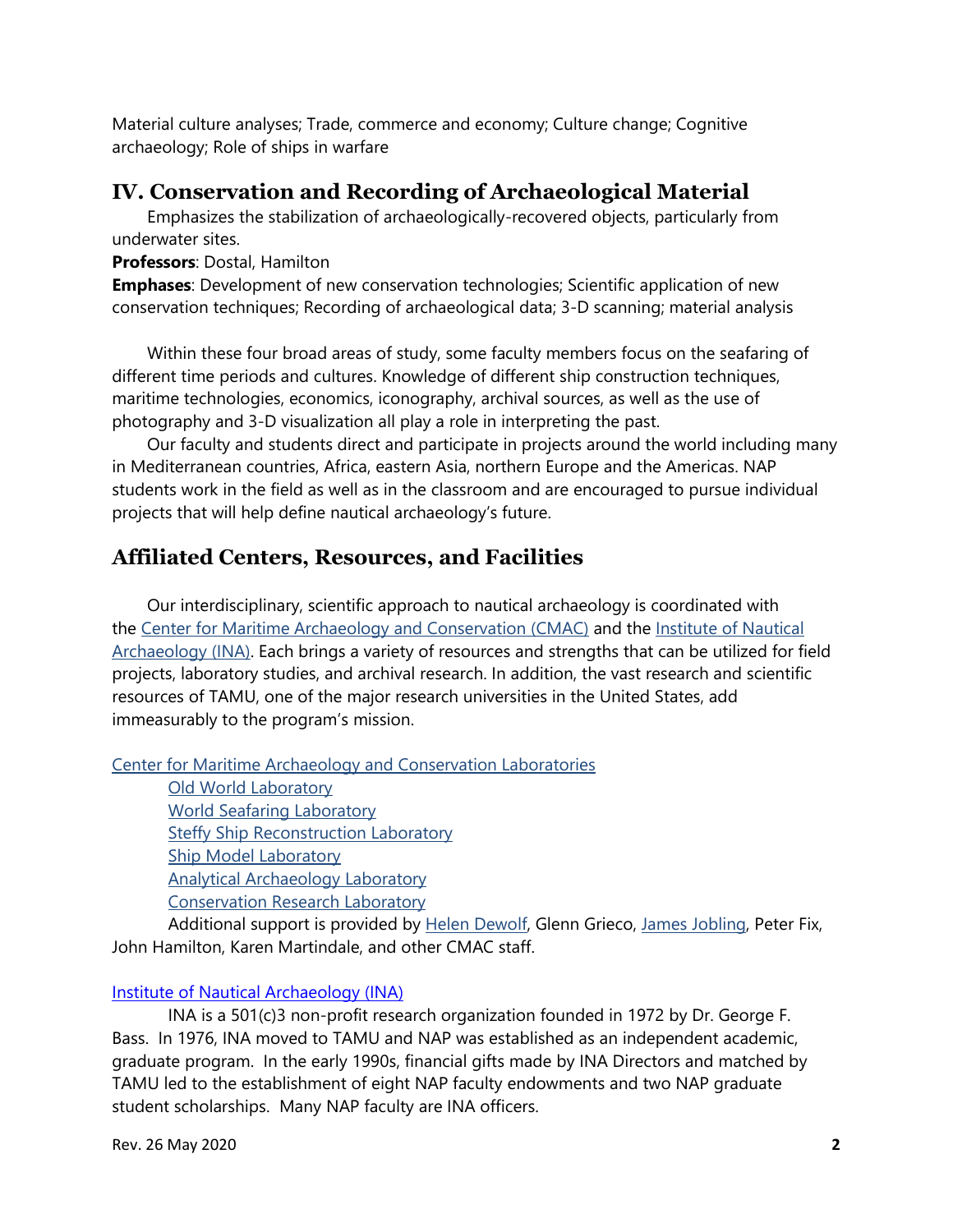INA awards approximately \$150,000 annually in support of archaeological fieldwork and publications. INA-excavated shipwrecks are published in the Ed Rachal Nautical Archaeology Series of TAMU Press, and interim reports appear in the *INA Quarterly*, and on the INA website [\(www.nauticalarch.org\)](http://www.nauticalarch.org/). INA also funds several graduate research assistantships (archivist, assistant editor, webmaster), which routinely go to NAP students.

NAP students receive field training on INA-sponsored shipwreck excavations all over the world often directed by NAP faculty or by INA's more than 50 Research Associate; many INA Research Associates are NAP graduates. INA's Bodrum Research Center (BRC) in Turkey, is home to administrative offices, conservation laboratories, a 10,000-volume research library, a residence hall and kitchen for students and visiting scholars, INA's archaeological research vessel *Virazon II*, and a wide variety of excavation equipment, including recompression chambers and remote sensing gear. NAP faculty and graduate students utilize the BRC on a regular basis.

#### [Department of Anthropology](http://anthropology.tamu.edu/)

[Center for the Study of the First Americans](http://www.centerfirstamericans.com/) Palynology Laboratory Zooarchaeology Laboratory Paleoethnobotany Laboratory Geoarchaeology Laboratory Lithics Laboratory Archaeological Ecology Laboratory [Anthropology Research Collections](https://liberalarts.tamu.edu/anthropology/resources/anthropology-research-collections/) Ancient DNA Laboratory

NAP graduate student training is theoretically and methodologically based. All students are expected to become proficient in a range of archaeological field and laboratory techniques. Development of technical skills in the areas of ship reconstruction, artifact conservation, and archaeological recording and analysis is strongly encouraged. Anthropology Department courses in geoarchaeology, lithic analysis, bioarchaeology, paleobotany, and zooarchaeology can provide students with areas of specialization. Each student is expected to become proficient in the archaeology and history of seafaring of a time period or culture, and must be able to design and complete original research that is theoretically grounded and methodologically sound. Graduate students are expected to participate in archaeological field projects; however, thesis or dissertation research need not be field-based.

## **Academics**

NAP, which is part of the Department of Anthropology is responsible for establishing the degree requirements and the courses required to provide well-rounded training in the discipline of nautical and maritime archaeology. NAP is a graduate program and does not grant baccalaureate degrees; however, a variety of undergraduate courses are taught by NAP faculty.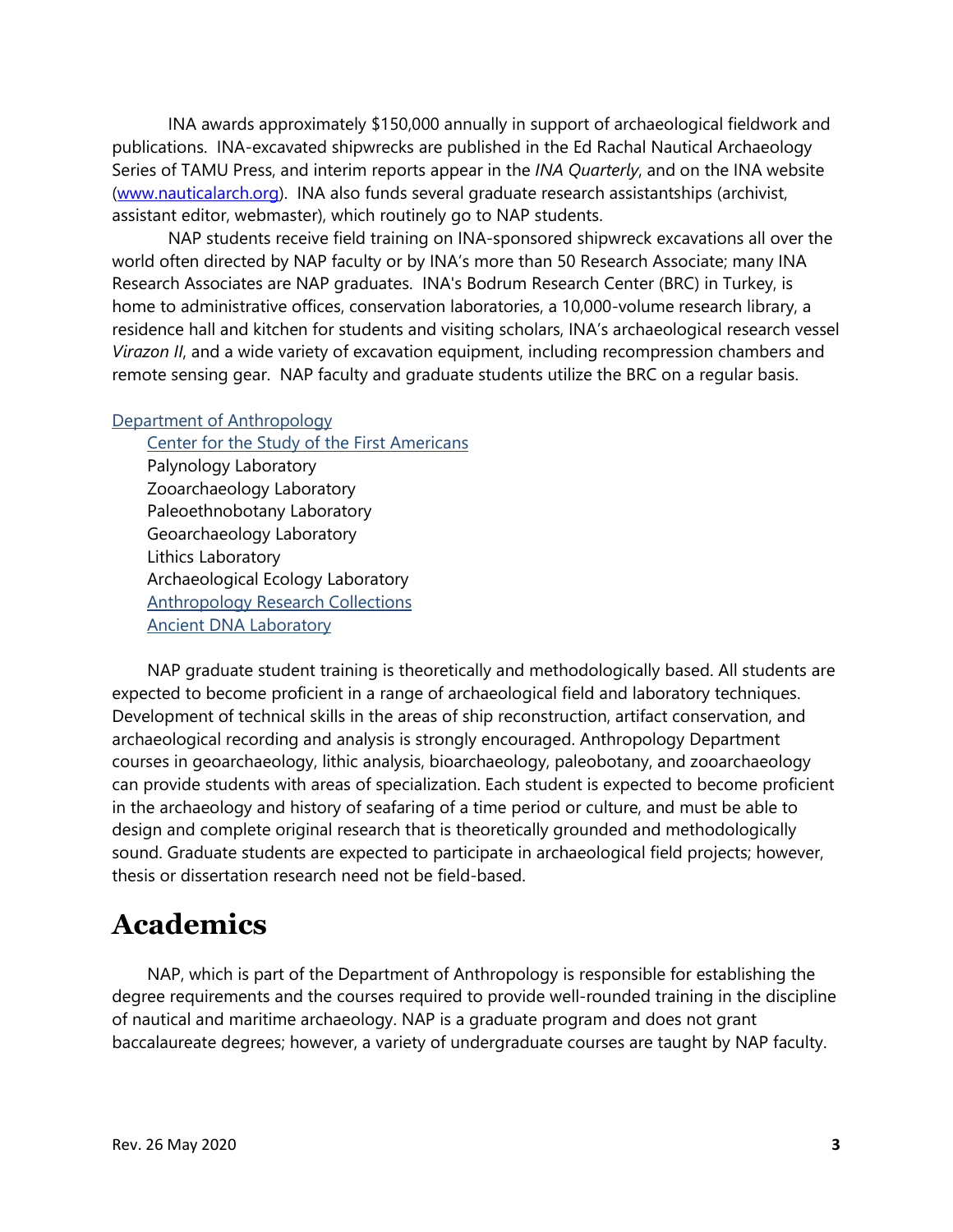## **Undergraduate Curriculum**

NAP faculty teach a number of undergraduate courses dealing with terrestrial archaeology, maritime archaeology, seafaring, and material culture for students pursuing a bachelor's degree. The courses are designed to fill a range of needs from providing a general background in the field of archaeology to in-depth training to prepare students for graduate studies. For a specific list of requirements for the B.A. or B.S. degrees in Anthropology and a complete list of the undergraduate courses taught in Anthropology, see the **TAMU** undergraduate catalog.

## **Nautical Archaeology-Oriented Undergraduate Courses**

ANTH 313 Introduction to Historical Archaeology ANTH 316 Introduction to Nautical Archaeology ANTH 317 Introduction to Biblical Archaeology ANTH 318 Nautical Archaeology of the Americas ANTH 323 Nautical Archaeology of the Ancient Mediterranean ANTH 330 Field Research in Anthropology ANTH 353 Archaeology of Ancient Greece ANTH 354 Archaeology of Ancient Italy ANTH 402 Conservation of Archaeological Materials ANTH 417 Naval Warfare and Warships in Ancient Greece and Rome ANTH 418 Romans, Arabs, and Vikings: Mediterranean Seafaring during the Early Christian Era ANTH 436 Ancient Egypt ANTH 444 Classical Archaeology ANTH 485 Directed Studies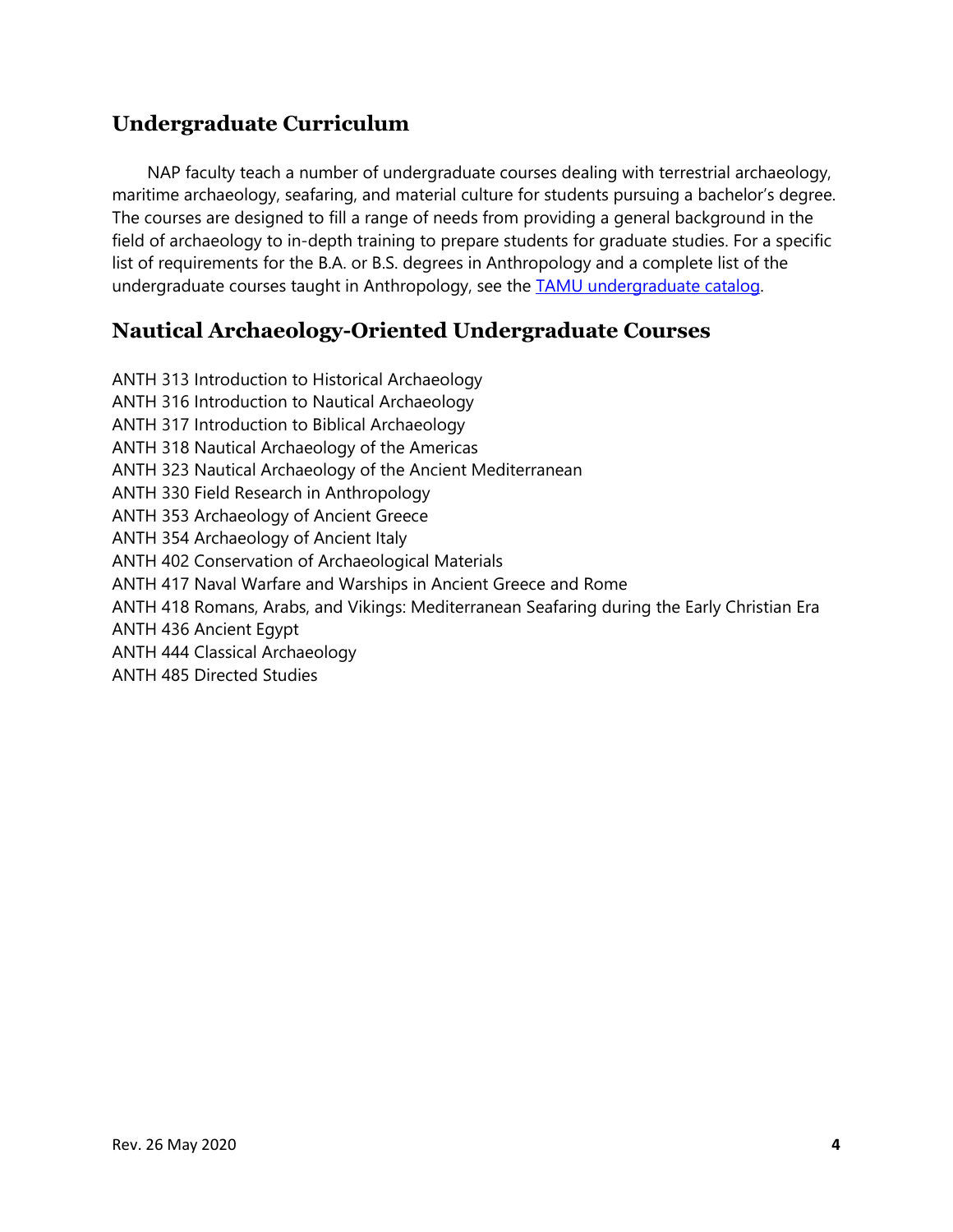## **Graduate Curriculum [Graduate](http://nautarch.tamu.edu/academic/admissions.shtml#Course%20Table) Courses in Nautical Archaeology**

| <b>Required</b><br><b>MS</b> | <b>Required</b><br><b>PhD</b> | <b>Elective</b> | <b>Course</b>   | <b>Course Name</b>                                                                  |  |
|------------------------------|-------------------------------|-----------------|-----------------|-------------------------------------------------------------------------------------|--|
|                              | X                             |                 | <b>ANTH 601</b> | <b>Biological Anthropology</b>                                                      |  |
|                              | X                             |                 | <b>ANTH 602</b> | Archaeological Method and Theory                                                    |  |
|                              |                               | X               | <b>ANTH 603</b> | Seafaring Life and Maritime Communities                                             |  |
|                              | X                             |                 | <b>ANTH 604</b> | <b>Cultural Methods and Theory</b>                                                  |  |
| X                            | X                             |                 | <b>ANTH 605</b> | Conservation of Archaeological Resources I                                          |  |
|                              |                               | X               | <b>ANTH 606</b> | Conservation of Archaeological Resources II                                         |  |
|                              |                               | Χ               | <b>ANTH 607</b> | <b>Historical Archaeology</b>                                                       |  |
| X                            |                               |                 | <b>ANTH 608</b> | Skills in Maritime Archaeology                                                      |  |
|                              |                               | X               | <b>ANTH 610</b> | Outfitting and Sailing the Wooden Ship 1400-1900                                    |  |
| $\sf X$                      | $\mathsf{X}$                  |                 | <b>ANTH 611</b> | Introduction to Nautical Archaeology                                                |  |
|                              |                               | X               | <b>ANTH 612</b> | <b>Pre-Classical Seafaring</b>                                                      |  |
|                              |                               | Χ               | <b>ANTH 613</b> | <b>Classical Seafaring</b><br>Books and Treatises on Shipbuilding                   |  |
|                              |                               | X               | <b>ANTH 614</b> |                                                                                     |  |
| X                            | X                             |                 | <b>ANTH 615</b> | History of Wooden Shipbuilding                                                      |  |
| Χ                            | X                             |                 | <b>ANTH 616</b> | Research and Reconstruction of Ships                                                |  |
|                              |                               | X               | <b>ANTH 617</b> | <b>Conservation of Organic Materials</b><br>Medieval Seafaring in the Mediterranean |  |
|                              |                               | X               | <b>ANTH 618</b> |                                                                                     |  |
|                              |                               | Χ               | <b>ANTH 628</b> | New World Seafaring                                                                 |  |
|                              |                               | Χ               | <b>ANTH 629</b> | Post-Medieval Seafaring                                                             |  |
|                              |                               | X               | <b>ANTH 633</b> | Deep Submergence Archaeology                                                        |  |
|                              | X                             |                 | <b>ANTH 642</b> | Research Design in Anthropology (or STAT 651)                                       |  |
|                              |                               | $\sf X$         | <b>ANTH 660</b> | Field Archaeology                                                                   |  |
|                              | X                             |                 | <b>ANTH 670</b> | <b>Bridging Themes Seminar</b>                                                      |  |
|                              |                               | X               | <b>ANTH 685</b> | <b>Directed Studies</b>                                                             |  |
|                              |                               | Χ               | <b>ANTH 689</b> | <b>Special Topics</b>                                                               |  |
| X                            | X                             |                 | <b>ANTH 691</b> | Research                                                                            |  |

Directed Studies (ANTH 685) are independent study courses in which the student develops a research project in consultation with a professor and pursues that project throughout the semester. The student is expected to produce a paper or other tangible result, and is expected to consult regularly with the professor.

Research Hours (ANTH 691) are appropriate for students actively engaged in the research and writing of their thesis or dissertation. Students are expected to enroll in ANTH 691 under the direction of their committee chair in order to meet university enrollment requirements.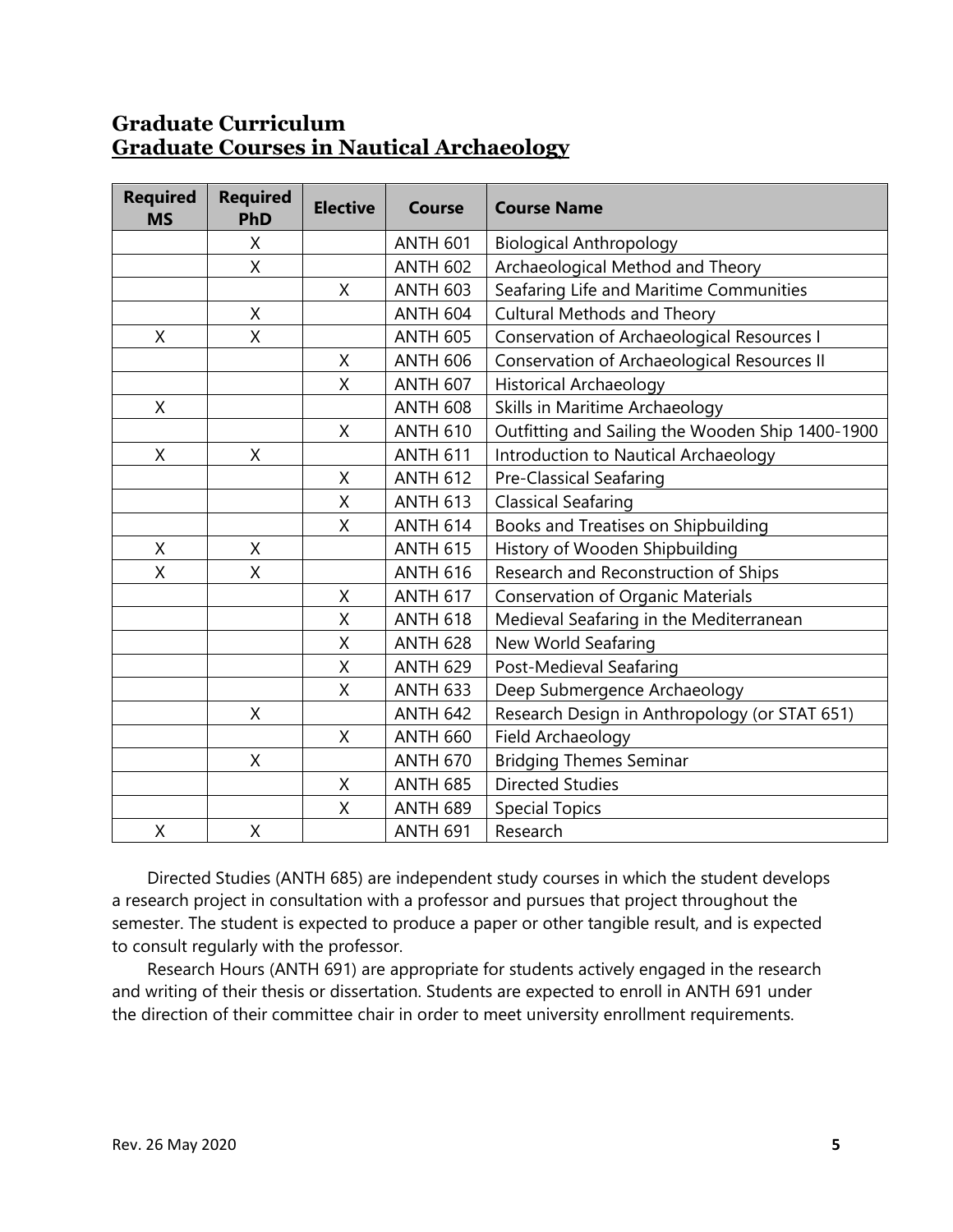## **Relevant Courses Taught in the Anthropology Department**

#### **[Undergraduate Courses](https://catalog.tamu.edu/undergraduate/course-descriptions/anth/)**

ANTH 403 Anthropology of Religion ANTH 439 Gender, Ethnicity, and Class in Archaeological Research

#### **[Graduate Courses](https://catalog.tamu.edu/graduate/course-descriptions/anth/)**

ANTH 624 Geoarchaeology ANTH 625 Zooarchaeology ANTH 632 Archaeology of Death ANTH 634 Palynology ANTH 637 Paleoethnobotany ANTH 639 Gender, Ethnicity, and Class in Archaeological Research ANTH 640 Anthropological Ethics and Professionalism ANTH 642 Research Design in Anthropology ANTH 644 Classical Archaeology ANTH 645 Cultural Resource Management ANTH 646 Ceramic Artifact Analysis ANTH 647 Lithic Artifact Analysis ANTH 652 First American Archaeology ANTH 689 Special Topics

#### **Degree Requirements**

This document sets forth the requirements for all students pursuing a graduate degree in NAP. A Bachelor's degree in a related field is the minimum prerequisite for admission; a bachelor's degree in anthropology, archaeology, history, geography, foreign languages, or various science degrees is preferred but not required. Applications are considered on a case-bycase basis, after examination of each applicant's academic transcripts, admissions essay, Graduate Record Examination (GRE) scores, and letters of recommendation. Students admitted into NAP follow one of three tracks to complete their graduate degree.

**[TRACK 1](http://nautarch.tamu.edu/academic/admissions.shtml#Track%20Table)**: Master of Science (M.S.) in Maritime Archaeology and Conservation. Total Credits: 32 credit hours. The curriculum is designed to allow students to complete the M.S. in a two-year timeframe. All students are required to write a thesis and complete an internship or participate in field work in order to receive a degree.

**[TRACK 2](http://nautarch.tamu.edu/academic/admissions.shtml#Track%20Table)**: Students entering the Ph.D. program with a Master's degree. For students entering with a thesis-option Master's, 64 credits are required to earn the Ph.D. Students entering with a non-thesis option Master's will be required to satisfy additional requirements. University rules stipulate that all Ph.D. degree requirements must be completed within ten years from the first semester of enrollment.

**[TRACK 3](http://nautarch.tamu.edu/academic/admissions.shtml#Track%20Table)**: For students entering the Ph.D. program without a Master's degree, 96 credits are required, and all requirements must be completed within ten years from the first semester of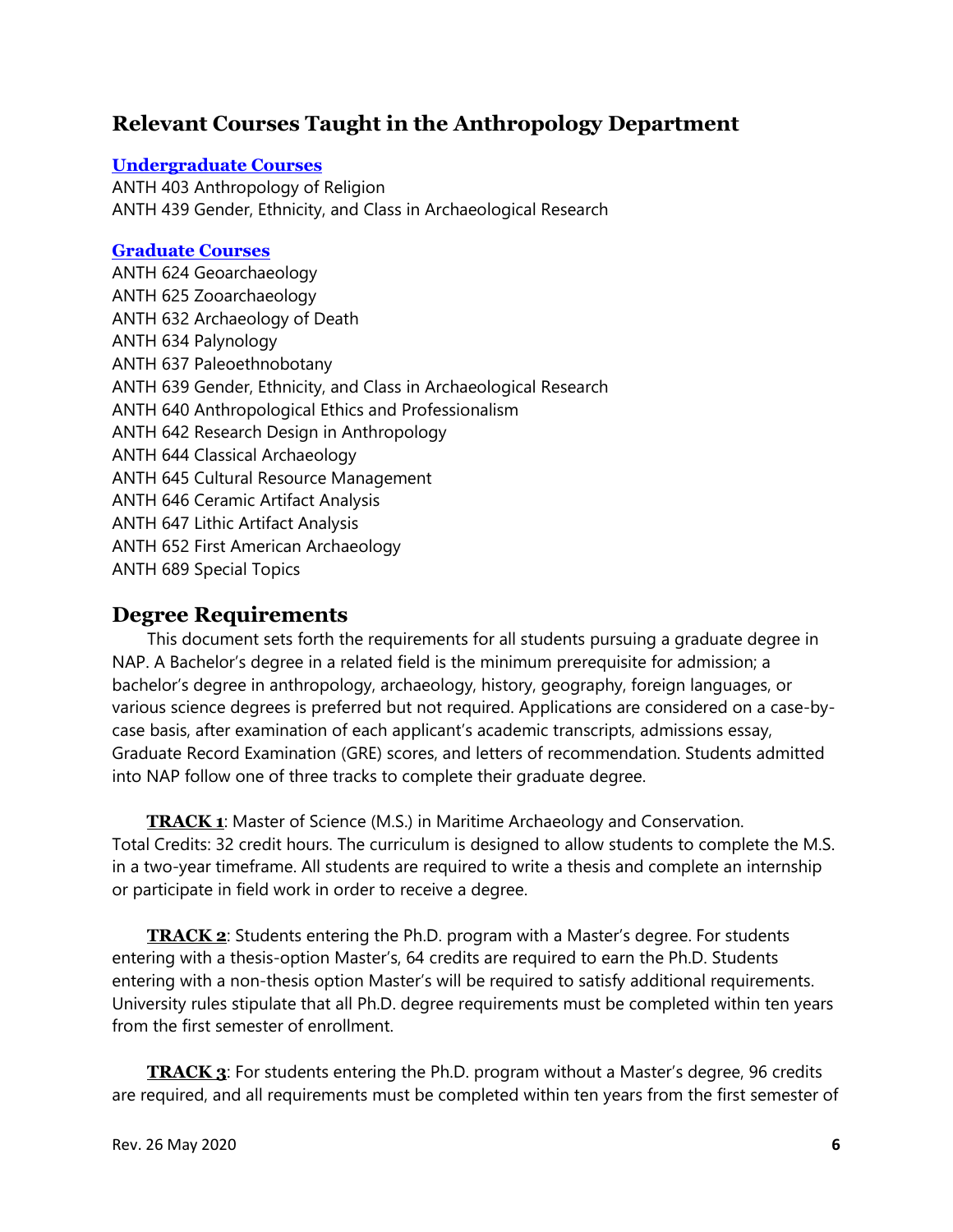enrollment. Students entering the Ph.D. program without a Master's degree will be expected to complete a Master's of Arts degree (M.A.) along the way. The student must be approved by the office of Graduate and Professional Studies (OGAPS) to pursue both degrees concurrently. Note: language courses are not included in the total number of credit hours required for graduation.

The student's graduate committee has the ultimate authority as to what is required. Students should work closely with their committee chair and the department's Graduate Academic Advisor when developing a degree plan. Preparation of a thesis or dissertation is a demanding task, and students are advised to find a research topic in which they have a strong inherent interest.

Each student must complete a thesis or dissertation based on independent research. All theses and dissertations must be submitted in electronic format to OGAPS and a digital copy put on file in the Department of Anthropology. For NAP theses and dissertations, examples of accepted reference styles include: the *American Journal of Archaeology*, the *Journal of the Society for Historical Archaeology*, the *Journal of the Society for American Archaeology*, and the *International Journal of Naval History*.

#### **TRACK I: Master of Science Degree in Maritime Archaeology and Conservation**

Total Credits: 32 credit hours

Required Courses (15 credit hours):

| <b>ANTH 605</b> | Conservation of Archaeological Resources I (3 credit hours) |
|-----------------|-------------------------------------------------------------|
| <b>ANTH 608</b> | Skills in Maritime Archaeology (3 credit hours)             |
| <b>ANTH 611</b> | Introduction to Nautical Archaeology (3 credit hours)       |
| <b>ANTH 615</b> | History of Wooden Shipbuilding (3 credit hours)             |
| <b>ANTH 616</b> | Research and Reconstruction of Ships (3 credit hours)       |
|                 |                                                             |

During their first year, M.S. students will form a committee consisting of three TAMU faculty: the Chair (a NAP professor) and two members (one from NAP or ANTH, and one from a TAMU department outside of Anthropology). The committee chair will serve as the student's principal advisor, and can assist with finding the other members of the committee, selection of coursework, the selection of a suitable thesis topic, and the filing of a degree plan. Students must form their committee and file a degree plan during their second semester of coursework.

#### Internship Requirements

Students will complete an internship during the summer after their first year in the program. The internship might involve work at the Conservation Research Laboratory (CRL), fieldwork on an underwater archaeological excavation, or an internship at a museum, archive or archaeological research institution. Students should have their plans for the internship approved by the chair of their graduate committee. The internship requirement is mandatory, although this requirement can be fulfilled without formally registering for university credit. Should a student wish to formally register for the internship, the following courses are available: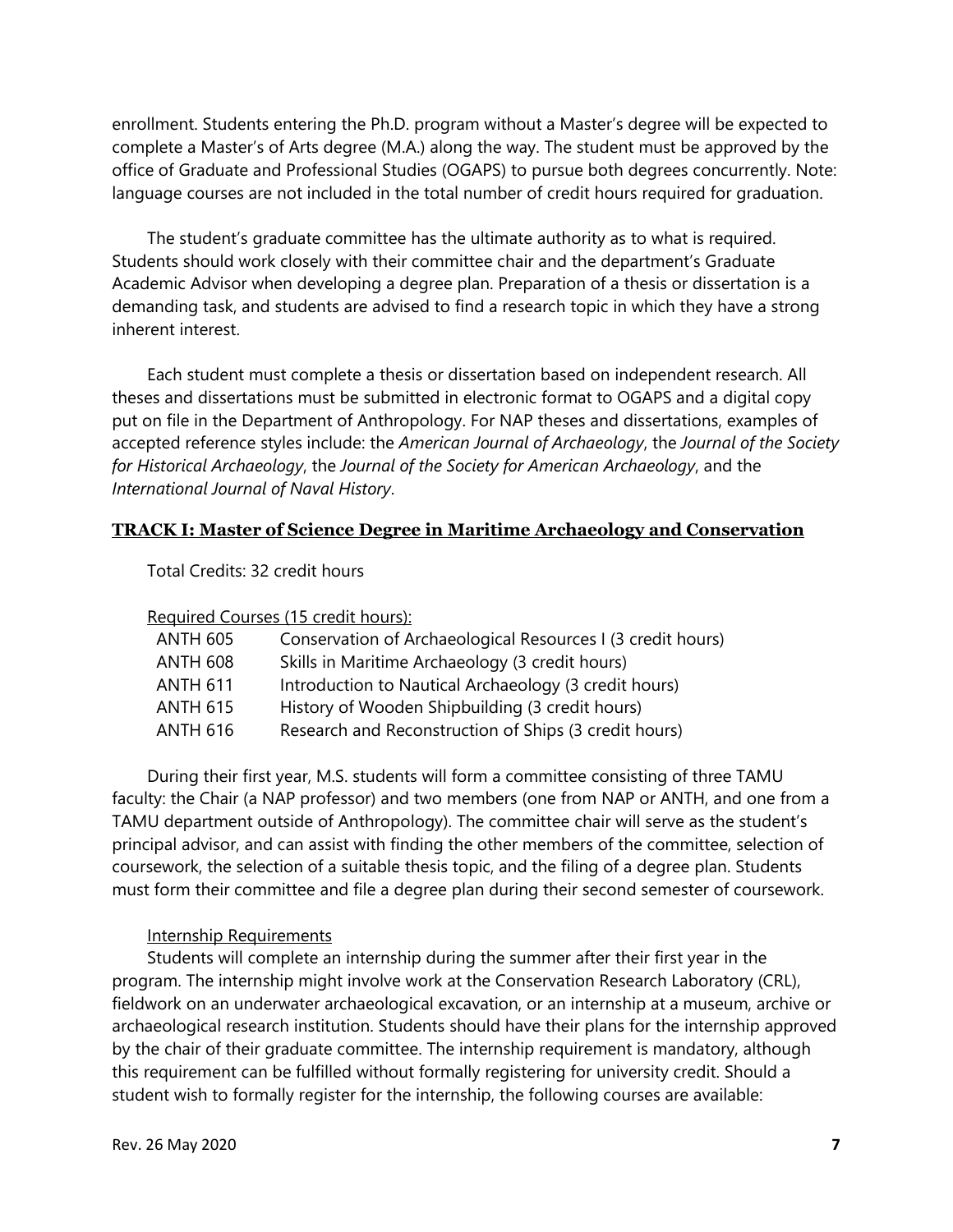| ANTH 660 | Field Archaeology (optional)          |
|----------|---------------------------------------|
| ANTH 684 | Anthropological Internship (optional) |

#### Thesis Requirement

All students write a thesis in order to complete the M.S. degree. The completion of a thesis is essential for obtaining certain types of positions as professional archaeologists and also to be listed on the Registry of Professional Archaeologists (RPA). Students should start working on the thesis during their first year, and the thesis proposal should be filed with OGAPS by the end of the second semester. Students will enroll for a minimum of 1 and no more than 3 credit hours ANTH 691 during the course of their graduate studies in the M.S. degree program.

ANTH 691 Research Hours (1-3 credit hours maximum)

In addition to the 15 hours of core courses and 1-3 hours of ANTH 691, M.S. students will complete 14-16 credit hours of electives from the table on page 5.

### **Doctoral Degree Requirements**

#### **TRACKS 2 AND 3: DOCTORAL DEGREE PROGRAM**

#### **Admission to the Doctoral Degree Program**

Students may be admitted to the NAP doctoral program with either a Master's degree (Track 2) or a Bachelor's degree (Track 3). The research interests of the student should overlap with one of the NAP research themes. In the admission essay, students must state their interests and the faculty members with whom they would like to work. A majority vote of the NAP faculty is needed to admit a student. Every student must demonstrate to his/her advisory committee an ability to undertake research and produce a well-written, publishable product.

In order to be admitted into NAP via Track 2 or 3, the following requirements must be fulfilled.

- 1. Students holding a Master's degree in an approved subject are accepted via Track 2. 64 credit hours will be required for students who have completed their Master's degree with a thesis. Students who enter with a non-thesis-option Master's degree must satisfy a research project requirement by submitting to the entire NAP faculty a thesis-length paper or a peer-reviewed paper published in a top-tier journal.
- 2. Students holding a baccalaureate degree who are accepted to enter via Track 3 must complete 96 credit hours within a 10-year time limit. Before being formally accepted into the doctoral program, the student must complete the research paper requirement in #1.
- 3. All Ph.D. students must formally establish an advisory committee, consisting of three members from the Department of Anthropology (with the majority being from NAP) and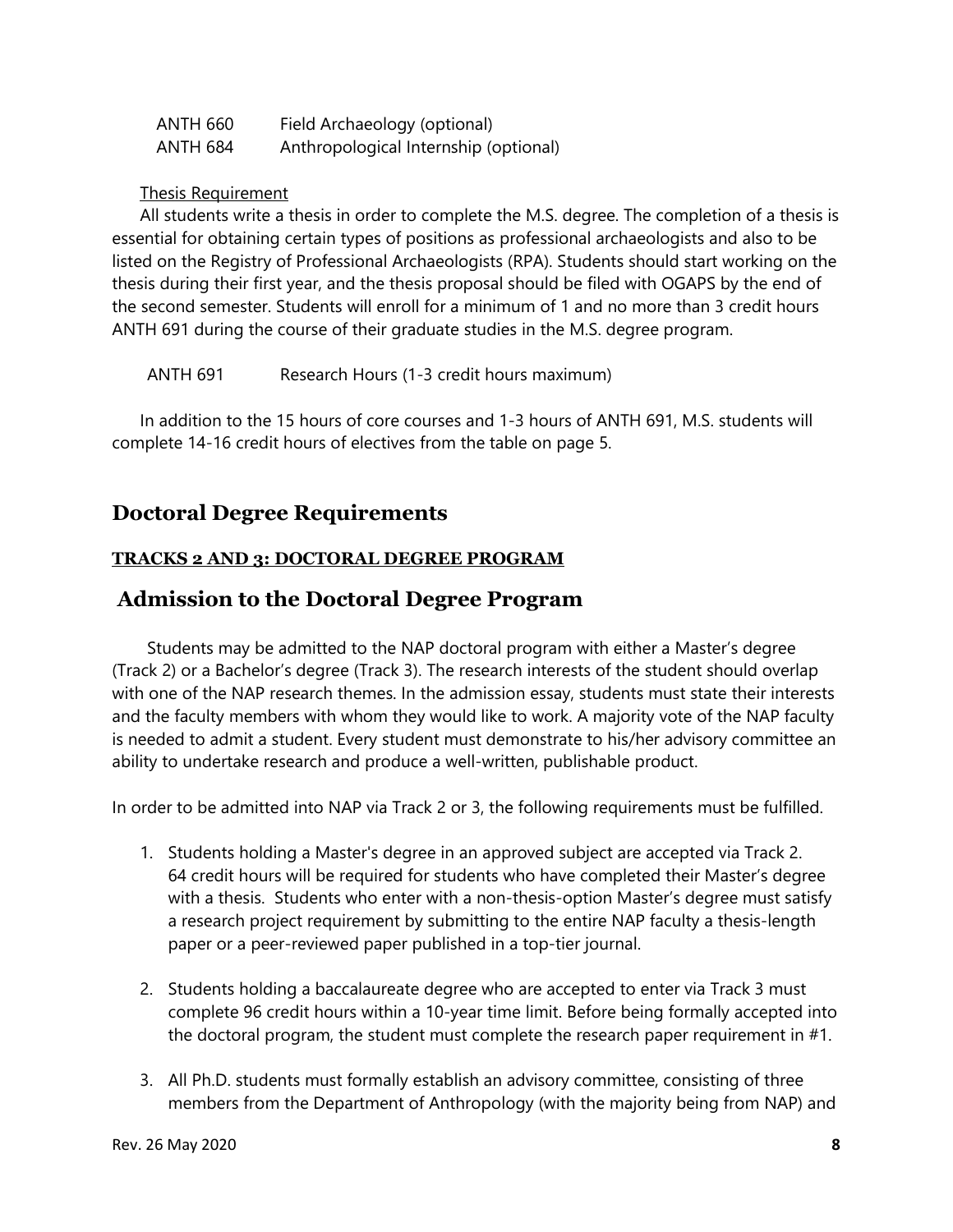one member from outside the Department of Anthropology. Track 3 and Track 2 students without a thesis M.A. are strongly encouraged to form their committee by the end of their third semester to commence work on the research paper requirement.

Courses required by NAP for the Ph.D. degree (12 credit hours): ANTH 605 Conservation of Cultural Resources I ANTH 611 Nautical Archaeology ANTH 615 History of Wooden Shipbuilding ANTH 616 Research and Reconstruction of Wooden Ships

Courses required by the Department of Anthropology for the Ph.D. degree (15 credit hours): ANTH 601 Biological Anthropology ANTH 602 Archaeological Method and Theory ANTH 604 Cultural Method and Theory ANTH 670 Pro Seminar ANTH 642 or STAT 651- Statistics in Research

Of the remaining 69 credits, students should take at least 12 credit hours in Nautical Archaeology seminars. Additionally, the department requires students to take at least 6 credit hours outside of ANTH in subjects related to their research. Note that courses used to satisfy the language requirement cannot be used towards those 69 credits.

## **Foreign Language Requirement**

Reading proficiency in at least one modern foreign language (acceptable to the student's graduate committee) is required for NAP Ph.D. students. For some students, Latin or Greek may be required in addition to one or more modern languages. Credits earned at TAMU to fulfill the language requirement do not count toward the credit hours needed for completion of the doctoral degree. In general, the language requirement may be fulfilled by one of the following options:

- Have a B average in a two-year undergraduate language program
- Receive at least a B in a graduate-level reading course in the chosen language (either at TAMU or another university)
- Pass a written examination administered by the Department of International Studies or a NAP faculty member

Students should ask their committee chair to arrange examinations for language requirements.

## **Policy Regarding Field Research Experience**

All Track 2 and Track 3 students in the NAP must graduate with archaeological field experience. It is the responsibility of the student's committee chair to make sure that this is enforced. Ideally, field experience will be on a TAMU-, CMAC-, or INA-sponsored project; students should be aware, however, that in-house field opportunities fluctuate annually, and we cannot guarantee that faculty members will be leading major field projects every year. Nor can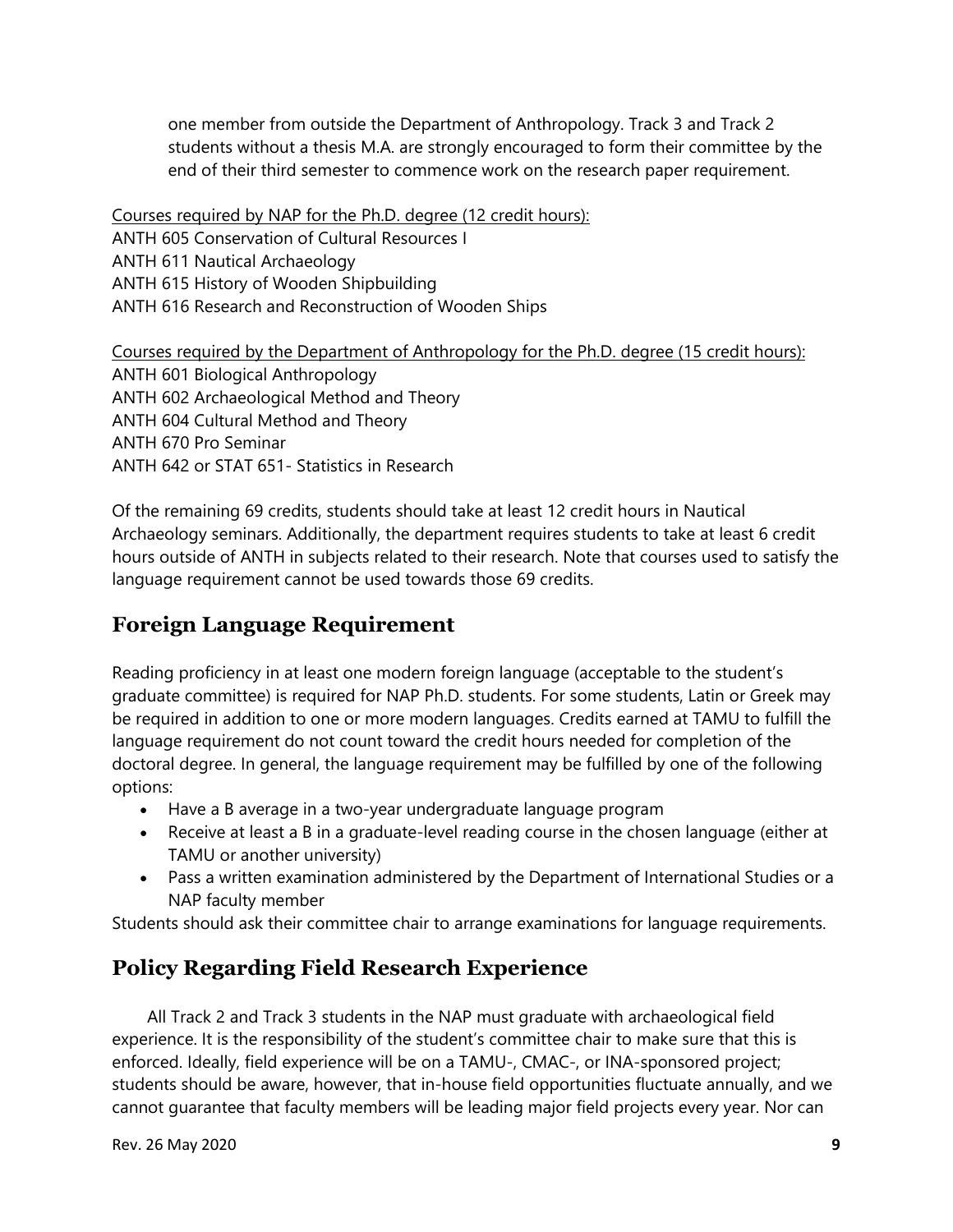we guarantee that there will be space for every student on a given project, although NAP students are generally given preference when field crews are selected. Students are therefore encouraged to acquire field experience on projects run by other graduate students, or by outside universities and research organizations.

#### **Annual Student Review Process**

Each year, NAP faculty will evaluate students and determine if they are making "satisfactory" or "unsatisfactory" progress towards completion of their degree requirements. Every spring semester, graduate students are required to submit a progress report, a proposed schedule of classes and/or research to be completed in the next year, and a vita to their advisor for review.

Each student's progress is then evaluated by the advisor based on these reports. Student progress reports will also be reviewed by the entire NAP faculty and by the Graduate Program Committee. Before the end of the spring semester, Ph.D. students will receive a letter from the department Director of Graduate Studies (DGS) informing them of the results of the evaluation and expectations for the future. M.S. students will receive a letter from the M.S. Coordinator following a review of progress by the aforementioned faculty committees. Each annual review will be placed in the student's official file and a copy will be given to the student.

In cases where the committee chair, DGS, or NAP faculty deem that the student's progress is "Unsatisfactory," the annual review letter will specify what the student must do (including a time line) to improve his/her status. Failure to follow what is specified in the letter and the receipt of a second "unsatisfactory" review may result in a hold on registration or the student's dismissal from the university.

### **Teaching Experience**

During their graduate studies at TAMU, students are strongly encouraged to develop skills and experience teaching undergraduate-level courses. The Department of Anthropology endeavors to assist graduate students with undergraduate teaching as opportunities and funding permit. The decisions are made on a semester-by-semester basis.

#### **Completing the Doctoral Degree Requirements**

#### Proposal

Ph.D. students must prepare a dissertation proposal no later than their second year of study. This proposal will specify the intended topic of the dissertation, theoretical framework, the geographic and temporal areas of field work, and methods of research. The proposal is submitted to the student's graduate committee for review and approval and then filed with OGAPS. The student is encouraged to format the proposal in a manner similar to an NSF Dissertation Improvement Grant or similar grant used to apply for research funds. Students are also strongly encouraged to apply for university funds and outside support for their dissertation research.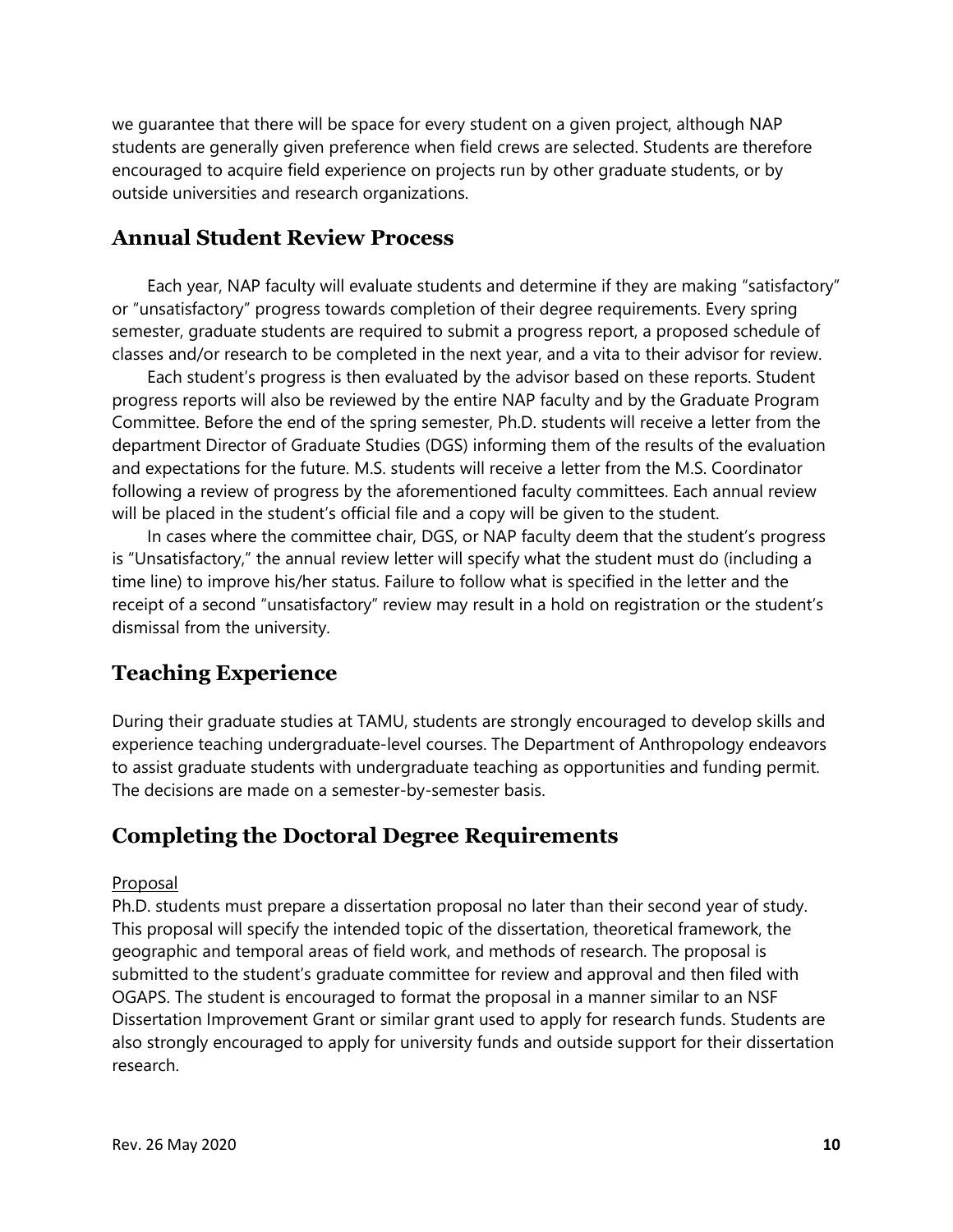#### Examinations

Preliminary written and oral examinations will be held to assess the student's knowledge in nautical archaeology and related fields. These examinations are typically given after the student has completed all major coursework. The exam will be presided over by the student's graduate committee advisor. The advisor and committee members will provide reading lists in advance of the examinations, and each committee member will prepare written questions for the student. The student must satisfactorily pass both the written and oral preliminary examinations and have an OGAPS-approved dissertation proposal on file before being admitted to Ph.D. candidacy.

#### **Dissertation**

After the Ph.D. preliminary examinations are approved by the student's advisory committee, the student researches and writes the dissertation. The format for NAP dissertations is a comprehensive study, with original data, syntheses, and interpretations presented in multiple chapters. The manuscript should be prepared for publication as a book or monograph using one of the journal formats approved by NAP (see page 7). Early drafts of the manuscript are submitted only to the committee chair for preliminary review, and only after the chair approves are copies to be submitted to other committee members. A defense of the dissertation is held, and once the dissertation is approved by all committee members, the student completes all corrections and submits the final version to OGAPS.

#### **Conservation Training Certificate**

A certificate in conservation training, recorded on official TAMU transcripts, is available to any non-degree or degree-seeking student enrolled at TAMU. The certificate is awarded to students who take a minimum of 12 credit hours in conservation or conservation-related courses. There is no guarantee that the required 12 credit hours will be offered in a given academic year.

#### Certificate Requirements

ANTH 605 Conservation of Archaeological Resources I (3 credit hours) ANTH 606 Conservation of Archaeological Resources II (3 credit hours) ANTH 617 Conservation of Organic Materials (3 credit hours) or ANTH 689 Special Topics ANTH 685 Directed Studies (1-4 credit hours)

Independent research may be substituted for ANTH 685. Research may include an internship at the CMAC Conservation Research Laboratory. Depending on a student's previous training and experience, alternative courses can be substituted for ANTH 605 or 617. Admission to the Conservation Training Certificate Program does not guarantee subsequent acceptance to the NAP.